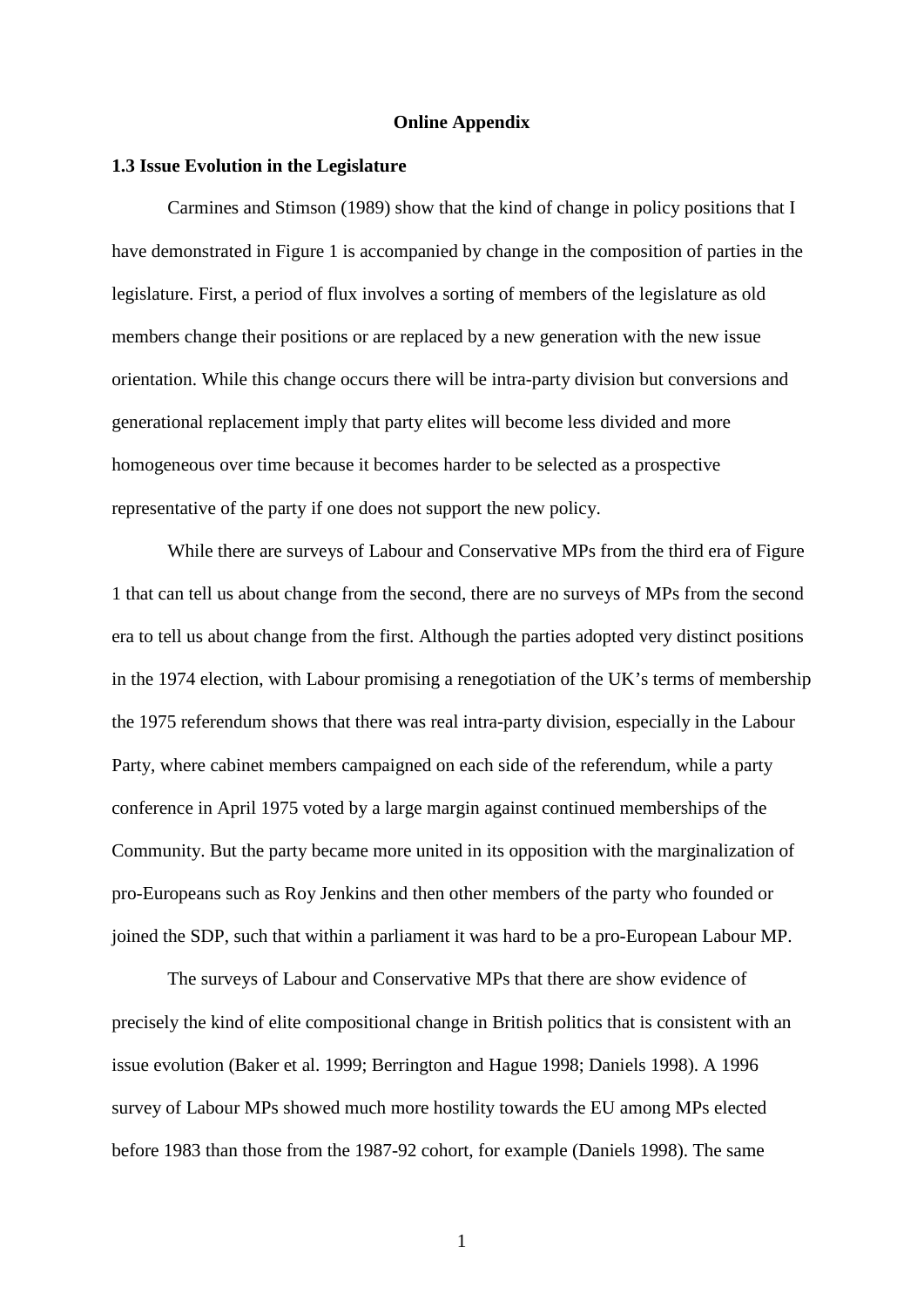survey also showed that Labour *candidates* selected in safe seats where the incumbent was retiring, or in target seats, were far more likely to favour than oppose joining a single currency, reflecting a sea change from what the party had stood for in 1983. Meanwhile, by the end of the Major government, in the Conservative Party, "the tide seemed to turn against the pro-Europeans within the constituencies. The arithmetic of retirement and replacement was against them" (Berrington and Hague 1998, 67). A 1998 survey of Conservative MPs showed that two-thirds thought joining the single currency would "signal the end of the UK as a sovereign nation" and four-fifths wanted an Act of Parliament to affirm parliamentary supremacy (Baker at al. 1999). Berrington and Hague argue that the election of William Hague as the party leader to replace John Major in 1997 put the capstone on the Conservative Party's conversion to Euroscepticism.<sup>[1](#page-1-0)</sup> Indeed, Bale (2011) estimates that the proportion of Eurosceptic Conservative MPs went from 58 percent in 1992 to 85 percent in 1997 and 90 percent in the 2001 parliament.

Moreover, an analysis of MPs' behaviour over the Lisbon Treaty in 2008 suggests that a new equilibrium has been established (Cowley and Stuart 2010). While the rationale for Cowley and Stuart's article is that old assumptions about the EU as a source of intra-party division are outdated, their evidence is entirely consistent with the notion of a new party equilibrium as a result of conversion and replacement. On most votes on the treaty the two main parties were united and on opposite sides of the issue, for example. Pro-European rebels in the Conservative Party "effectively consisted of just four MPs" (140-1).<sup>[2](#page-1-1)</sup> More anti-EU

<span id="page-1-0"></span><sup>&</sup>lt;sup>1</sup> Although Major himself may have benefited from being perceived as more hostile to Europe than Michael Heseltine in the leadership election of 1990 (Bale 2011).

<span id="page-1-1"></span><sup>&</sup>lt;sup>2</sup> As Bale (2011, 379) writes, Euroscepticism is now "a given rather than a touchstone" in the Conservative Party. This may seem odd in the light of the recent rebellion by Conservative backbenchers wanting a referendum on the EU. However, the rebellion appears to have been about internal Conservative Party discontent with their leadership and with the coalition rather than about orientations towards the EU. As far as Europe is concerned, as Andrew Rawnsley put it the day before the vote, "The Tory Eurosceptics don't know how to cope with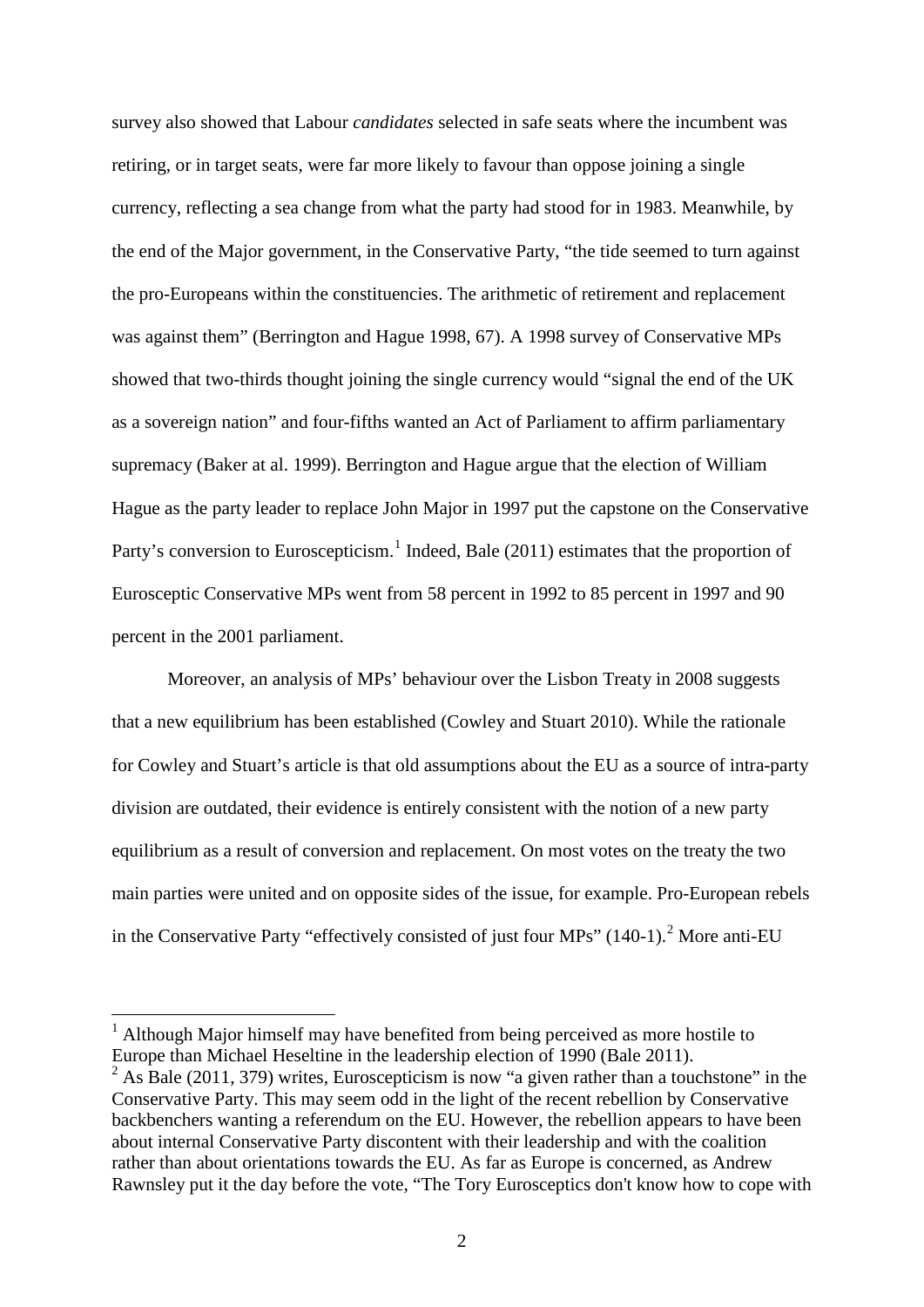Labour MP's rebelled against their government's position but they were still few in number and tended to be from older parliamentary cohorts. Thus, Cowley and Stuart conclude that "division has now been largely replaced by inter-party division, as largely united political parties face each other" (145), clear evidence of elite-level sorting.

# *Additional References (not in main text)*

<u>.</u>

- Baker, David, Andrew Gamble, David Seawright, and Katrina Bull. 1999. "MPs and Europe: Enthusiasm, Circumspection or Outright Scepticism?" *Journal of Elections, Public Opinion and Parties* 9: 171-185.
- Berrington, Hugh, and Rod Hague. 1998. "Europe, Thatcherism and Traditionalism: Opinion, Rebellion and the Maastricht Treaty in the Backbench Conservative Party, 1992- 1994." *West European Politics* 21: 44-71.
- Cowley, Philip, and Mark Stuart. 2010. "Where Has All the Trouble Gone? British Intra-Party Parliamentary Divisions During the Lisbon Ratification." *British Politics* 5: 133-148.
- Daniels, Philip. 1998. "From Hostility to 'Constructive Engagement': The Europeanisation of the Labour Party." *West European Politics* 21: 72-96

success. They have captured the Conservative party almost in its entirety" ("The Tory Eurosceptics are on a roll. So why are they still so cross?" *The Observer*, 23/10/11).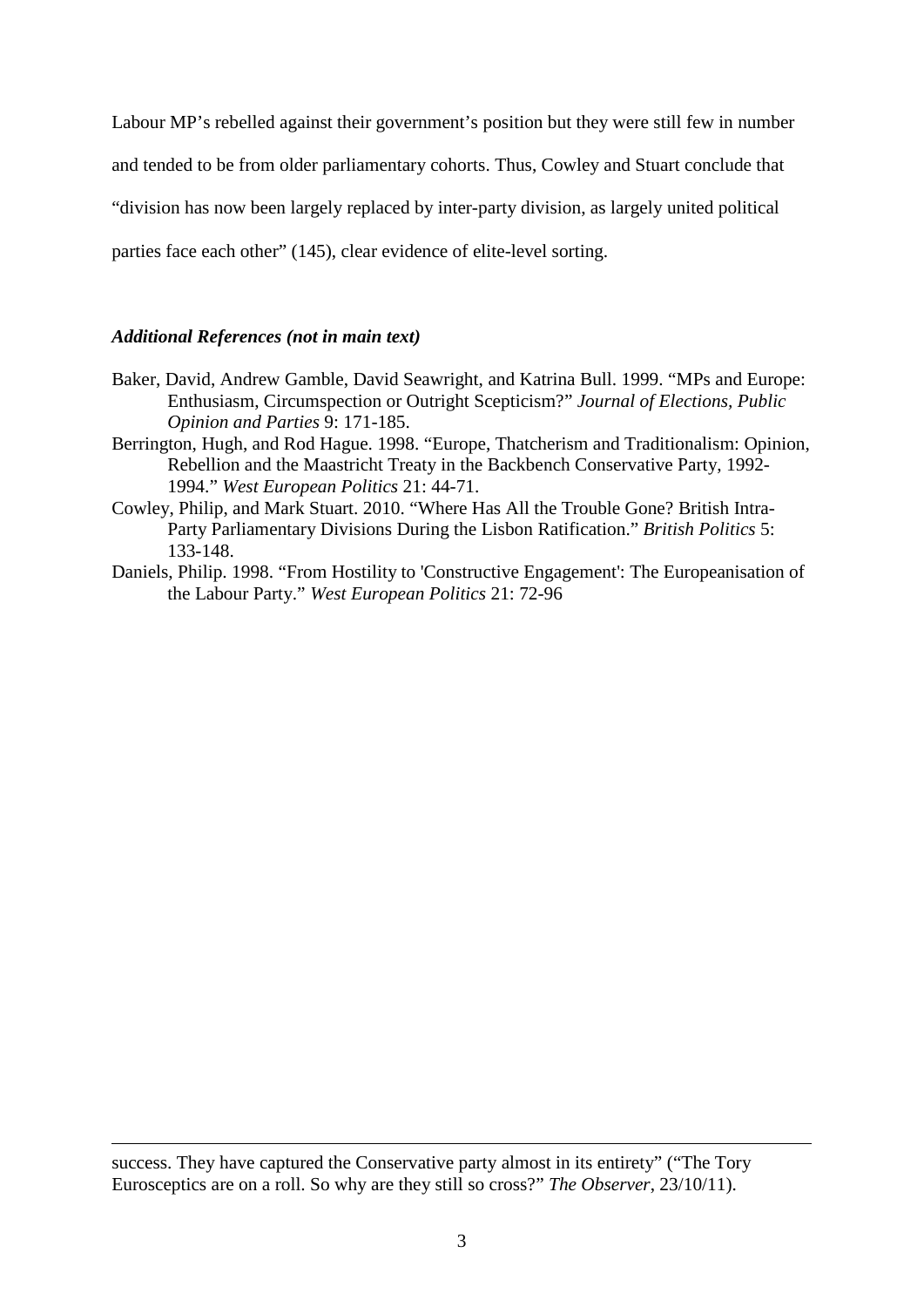

**Figure A5: Who Changed Position on the EU without changing Party ID? Conservative and Labour Identifiers, 1964-2010**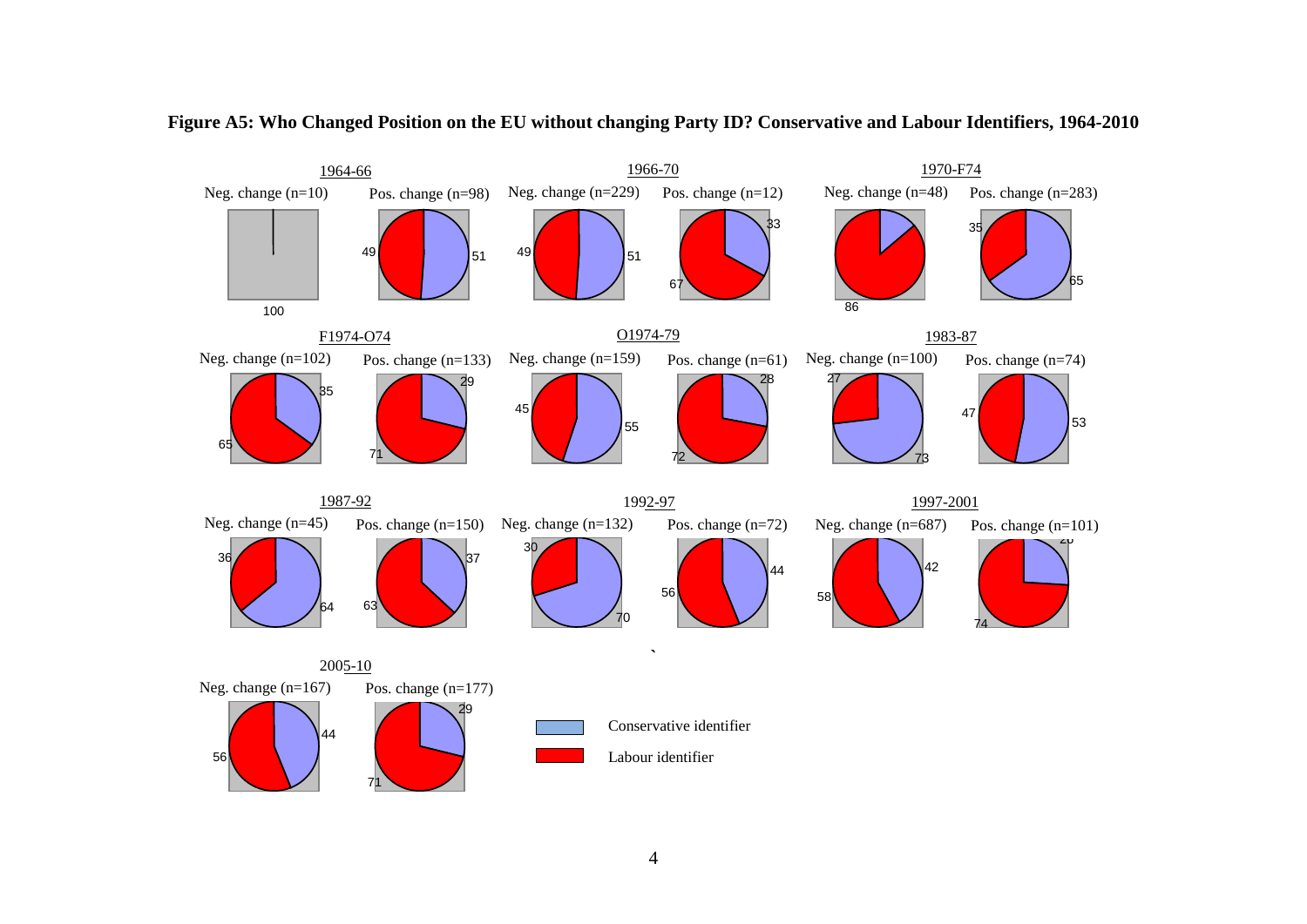

# **Figure A6: The Relationship between Views on Europe and Vote Choice**

\* = attitude towards EU significant at  $p < .05$  (in 1992 p=.06)

*Notes:* Point estimates are from multinomial logit models of vote choice, where the categories are: voted Conservative, voted Labour, voted for another party, did not vote. The independent variables are views on the EU and a dummy variable for respondents who said they 'did not know' when asked for their views on the EU.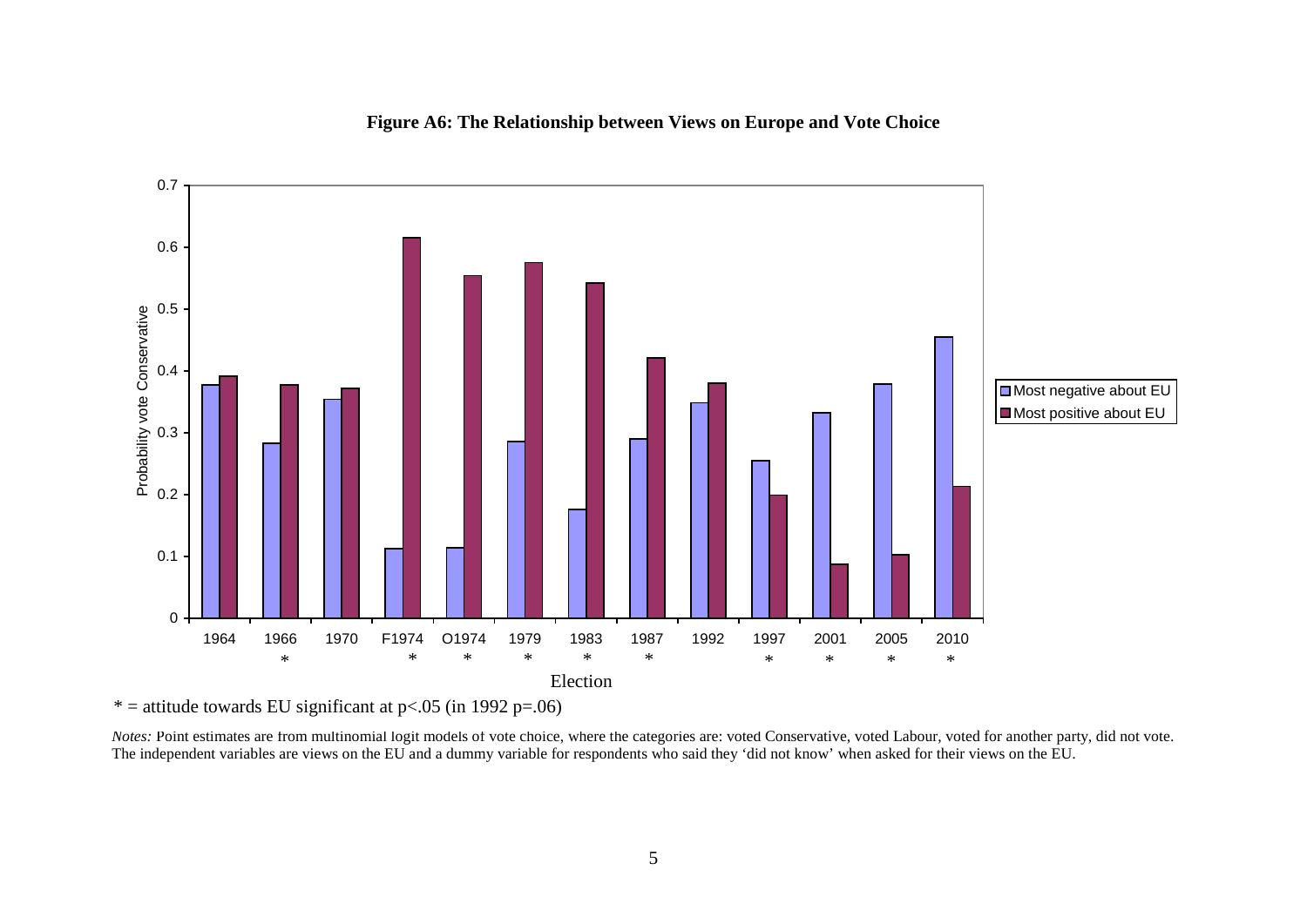# **Coding of Variables**

### *Cross-Sectional BES Surveys*

Attitudes toward the EU All recoded from 0 to 1

1964: v0254, 1966: v0255, 1970: v70035, Feb. 1974: feb058, Oct. 1974: oct058, 1979: m069108, 1983: q43b, 1987: v24a, 1992: v27, 1997: eec, 2001: bq37, 2005: bq36, 2010: aq34

# Party Identification

1964: v0445,v0449,v0453 1966: v0446, v0450,v0454, 1970: v70089-v70093, Feb. 1974: feb129-feb133, Oct. 1974: oct129-oct133, 1979: m129156,m130157,m131158, 1983: q13aq13c, 1987: v12a-v12c, 1992: va6a-va6c, vb13a-vb13c, 1997: ptythnk, ptycls, 2001: aq5aaq5c, 2005: apartyid, 2010: aq10\_1-aq10\_3

Perceptions of where the Conservative and Labour Parties stand on Europe 1964: v0257, 1966: v0258, 1970: v70037, Feb. 1974: feb060,feb061, Oct. 1974: oct060,oct061, 1979: m000104 m000105, 1992: va39b, va39c, 1997: conecind,labecind, 2001: coneci01, labeci01 (from 1997-2001 panel), 2005: aq30b,aq30c

### Political Awareness

Respondents divided as close as possible into three equal groups of high, medium, low political awareness from:

1964: v0126 (interest in campaign), 1966: v0127 (interest in campaign), 1970: v70017 (interest in campaign), Feb. 1974: feb024 (interest in politics), Oct. 1974: oct024 (interest in politics), 1979: m024061 (interest in politics), 1992: polquiz (factual political knowledge), 1997: polquiz2 (factual political knowledge), 2001: politc01 (from 1997-2001 panel—interest in politics), 2005: bq64b-bq64h (factual political knowledge), 2010: bq79\_1-bq79\_8 (factual political knowledge)

# Vote Preference

1964: v0356,v0363, 1966: v0357,v0364, 1970: v70065,v70066, Feb. 1974: feb114,feb115, Oct. 1974: oct114,oct115, 1979: m114145, m115147, 1983: q7a,q9a, 1987: v6a,v8a, 1992: v8,v9a, 1997: voted,vote, 2001: bq8a,bq8b, 2005: bq12a,bq12b, 2010: aq11\_1,aq11\_2

# *BES Panel Surveys*

Attitudes toward the EU (panel surveys) All recoded from 0 to 1

1964-1970: v0254,v0255,v0256 1969-1970-1974: v70035,v74025 1974-1974-1975-1979: feb058,oct058,oct069,m069108 1983-1986-1987: q43b,t24 1987-1992: v24a,y24a 1992-1997: eec92,eec97